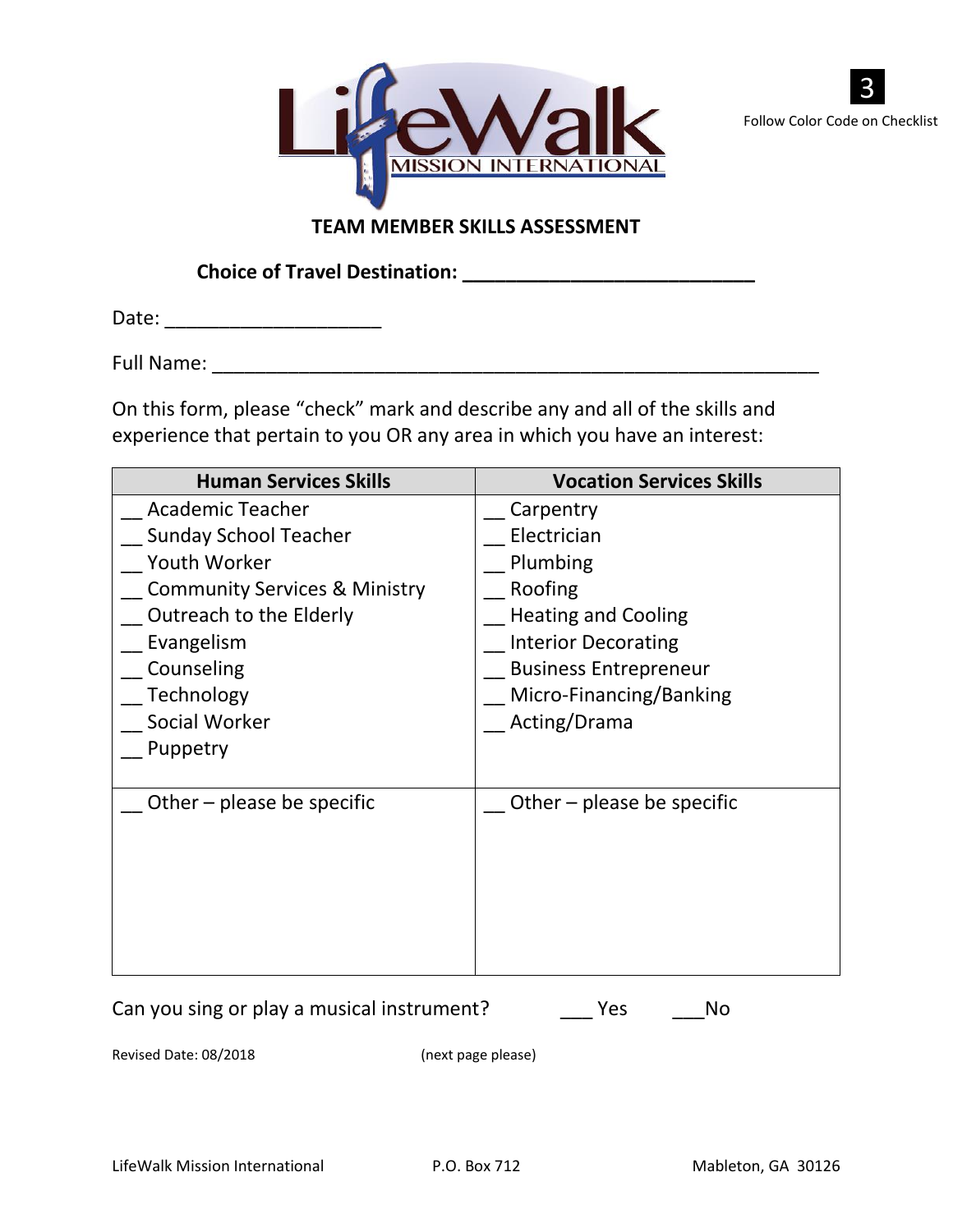| LifeWalk Mission International<br><b>Team Member Skills Assessment</b><br>Page 2                                                                    |     |           |  |
|-----------------------------------------------------------------------------------------------------------------------------------------------------|-----|-----------|--|
| Have you ever been on a local mission<br>or performed any volunteer experience?<br>If Yes, tell us where and what did you do.                       | Yes | No        |  |
|                                                                                                                                                     |     |           |  |
| Have you ever been on any previous<br>International mission trips?<br>If so, tell us where did you go and what<br>were your responsibilities there. | Yes | <b>No</b> |  |
|                                                                                                                                                     |     |           |  |
| Are you bilingual?<br>If so, which one(s) and fluency:                                                                                              | Yes | No        |  |
|                                                                                                                                                     |     |           |  |
| Are you able to perform sign-language for<br>deaf?                                                                                                  | Yes | No        |  |
| (next page please)                                                                                                                                  |     |           |  |